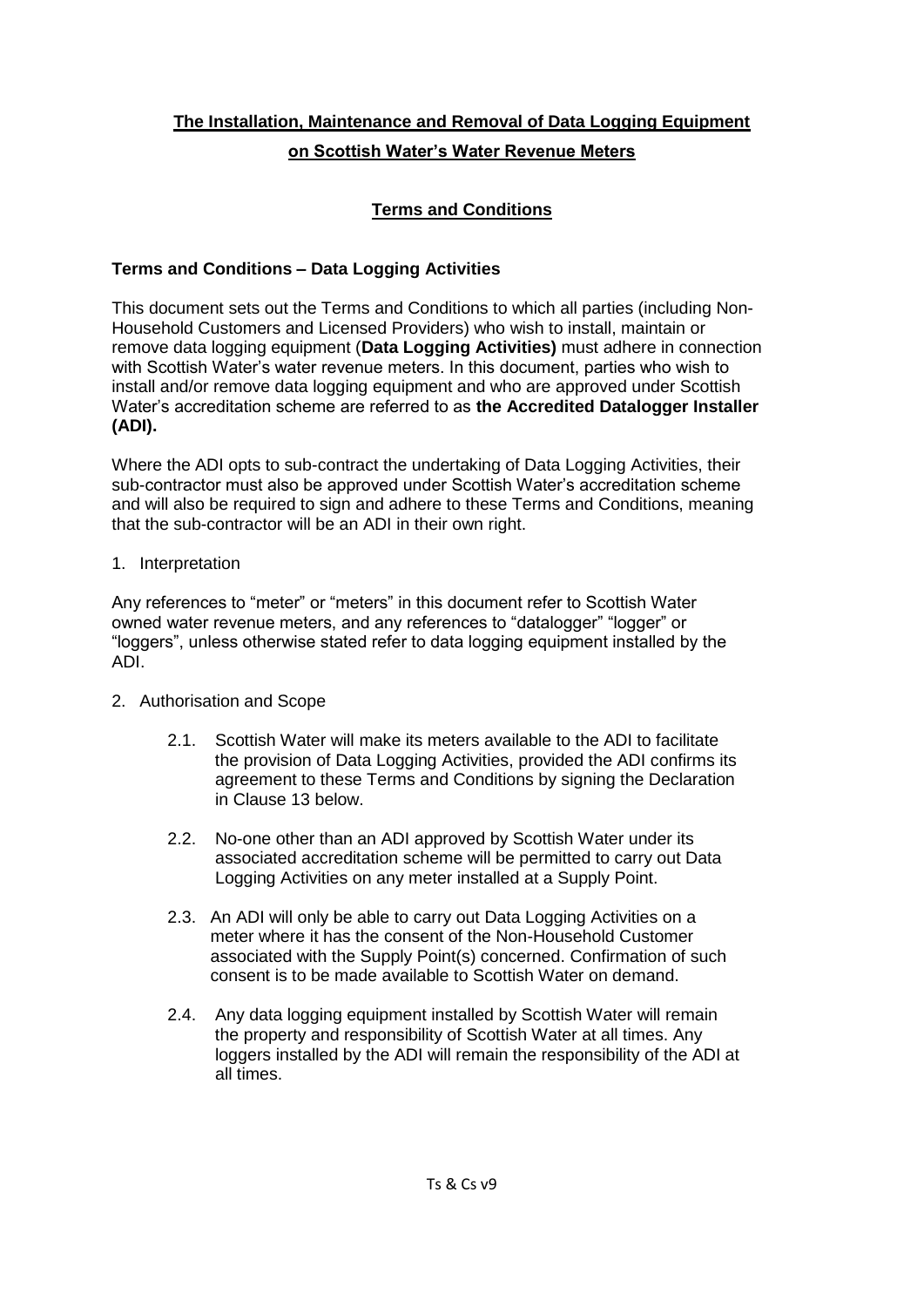- 2.5. All Data Logging Activities undertaken by the ADI will be conducted in accordance with these Terms and Conditions.
- 2.6. If the ADI wishes to install a logger on a meter where Scottish Water's data logging equipment already exists, the ADI will be able to add its own data logging equipment to the meter where feasible.
- 2.7. Where the installation of the ADI's data logging equipment is infeasible due to a Scottish Water logger being installed on the meter, at the ADI's request, and subject to the confirmed consent of the Non-Household Customer associated with the Supply Point(s) concerned, Scottish Water will provide to the ADI a data file containing the relevant data, at a minimum of once a month.

# 3. Notification

- 3.1. Before installing a logger, the ADI will:
	- (a) confirm its agreement to these Terms and Conditions by signing and returning a copy (where necessary1) to Scottish Water at the address indicated at the end of this document.
	- (b) conduct a pre-install survey to establish whether there are any practical factors existing at the meter location which may prohibit logger installation.
- 3.2. The ADI is required to complete and send a Datalogger Notification Form to Scottish Water accurately confirming the details of the installation or removal of a logger. Scottish Water must be in receipt of the Form within 2 business days of the completion of installation or removal works.
- 3.3 Upon receipt of the completed Datalogger Notification Form, Scottish Water will update the central systems at the CMA to reflect the installation or removal of a logger by an ADI.
- 4 Technical standards
	- 4.1. Any loggers installed on a meter must be non-intrusive and must not interfere with the operation or integrity of that meter. Where the meter is located on Scottish Water's infrastructure, the ADI will not be permitted to interfere with the integrity of the meter chamber or housing. Where a logger is found to interfere with the operation or integrity of the meter or Scottish Water's associated assets, the ADI will be required to remove the logger without delay.
	- 4.2. When carrying out Data Logging Activities, no existing ancillary equipment attached to the meter and belonging to Scottish Water will be removed by the ADI, either temporarily or permanently, without the prior written permission of Scottish Water.
	- 4.3. Where the meter is damaged as a result of Data Logging Activities being conducted by the ADI, the ADI must inform Scottish Water without delay. Scottish Water may repair or replace the meter in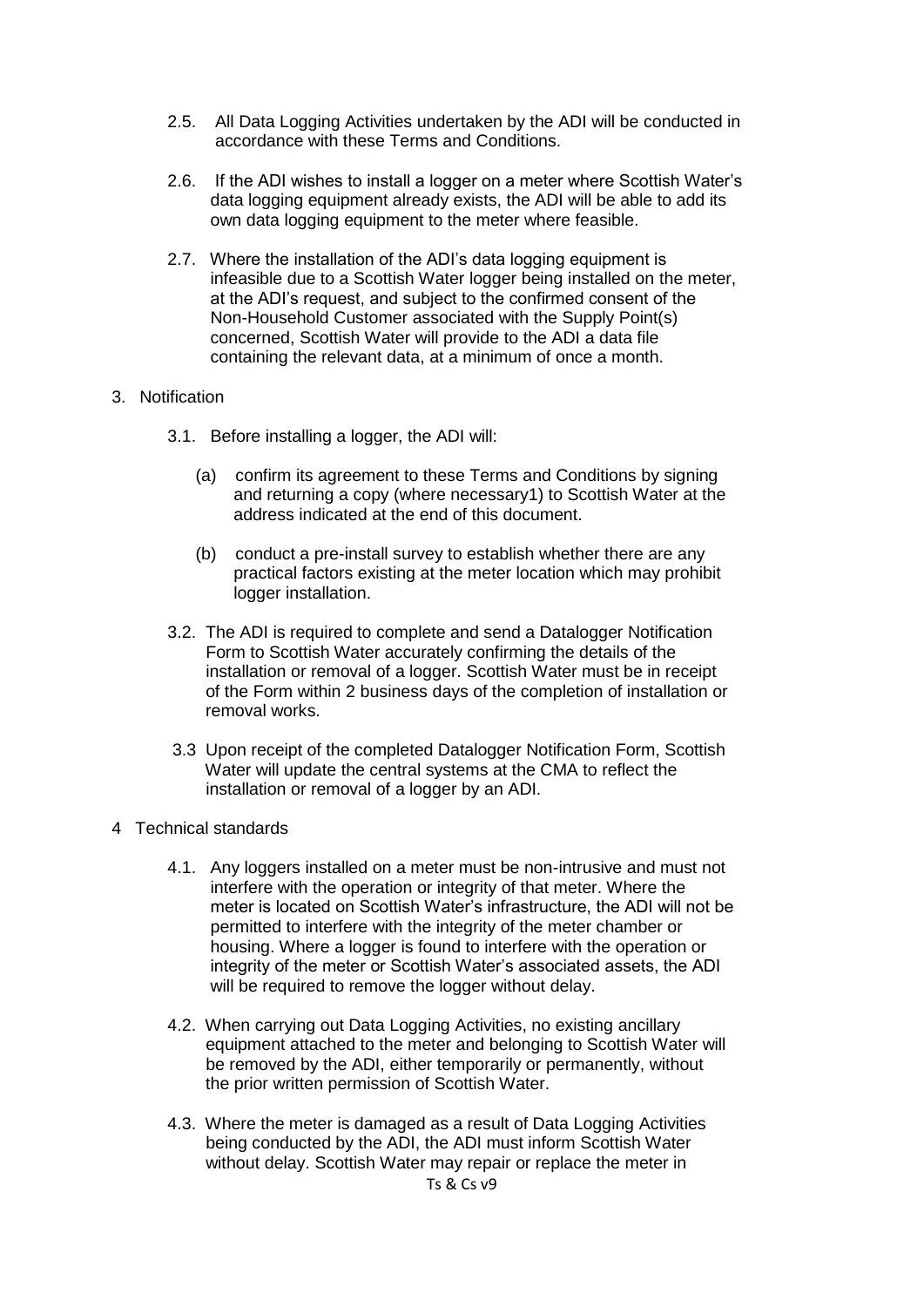accordance with the relevant processes set out in the Operational Code.

- 4.4. ADIs will be required to conduct Data Logging Activities in accordance with their method statement, previously submitted to Scottish Water as part of the application under the accreditation scheme.
- 4.5. All loggers fitted to a meter must be intrinsically safe where necessary. It is the responsibility of the ADI to ensure that an intrinsically safe logger is used where required. Where a logger is found to be unsafe, the ADI will be required to remove the logger without delay.
- 4.6. The ADI will be required to tag all loggers fitted to a meter. The tag must clearly identify the name of the ADI.
- 5 Operational Code Considerations
	- 5.1. The ADI recognises that Scottish Water may change, inspect or temporarily remove a meter in accordance with the relevant processes set out in the Operational Code. Where data logging equipment installed by the ADI is attached to the meter, the ADI will be required to remove the equipment within 5 business days of being notified to do so.
	- 5.2 The ADI recognises that Scottish Water may on occasion, acting reasonably, be required to remove a meter and logger at a Supply Point urgently as a consequence of operational incidents or emergencies. On such occasions, Scottish Water will return the logger to the Non-Household Customer or ADI as appropriate. Where it has removed a logger, Scottish Water will not be liable for any costs borne by the ADI in re-installing the data logging equipment and will not be responsible for any damage to the logger other than caused as a result of negligence or breach of statutory duty by Scottish Water.

## 6 Costs

- 6.1. All costs relating to Data Logging Activities conducted by the ADI, including the costs of installation and/or removal of the logger, are to be borne by the ADI.
- 6.2. To recover any costs relating to Data Logging Activities conducted by the ADI, Scottish Water will charge the ADI directly.
- 6.3. Where the ADI is required (under Clauses 4.1, 4.5, 5.1 or 9.4.1) to remove their logger from the meter, but it is not removed, the ADI will be responsible for the reasonable cost incurred by Scottish Water in undertaking the removal and return of the logger. In such circumstances, Scottish Water will not be liable for any costs associated with replacing or re-installing the data logging equipment whatsoever and will not be responsible for any damage to the logger other than caused as a result of negligence or breach of statutory duty by Scottish Water.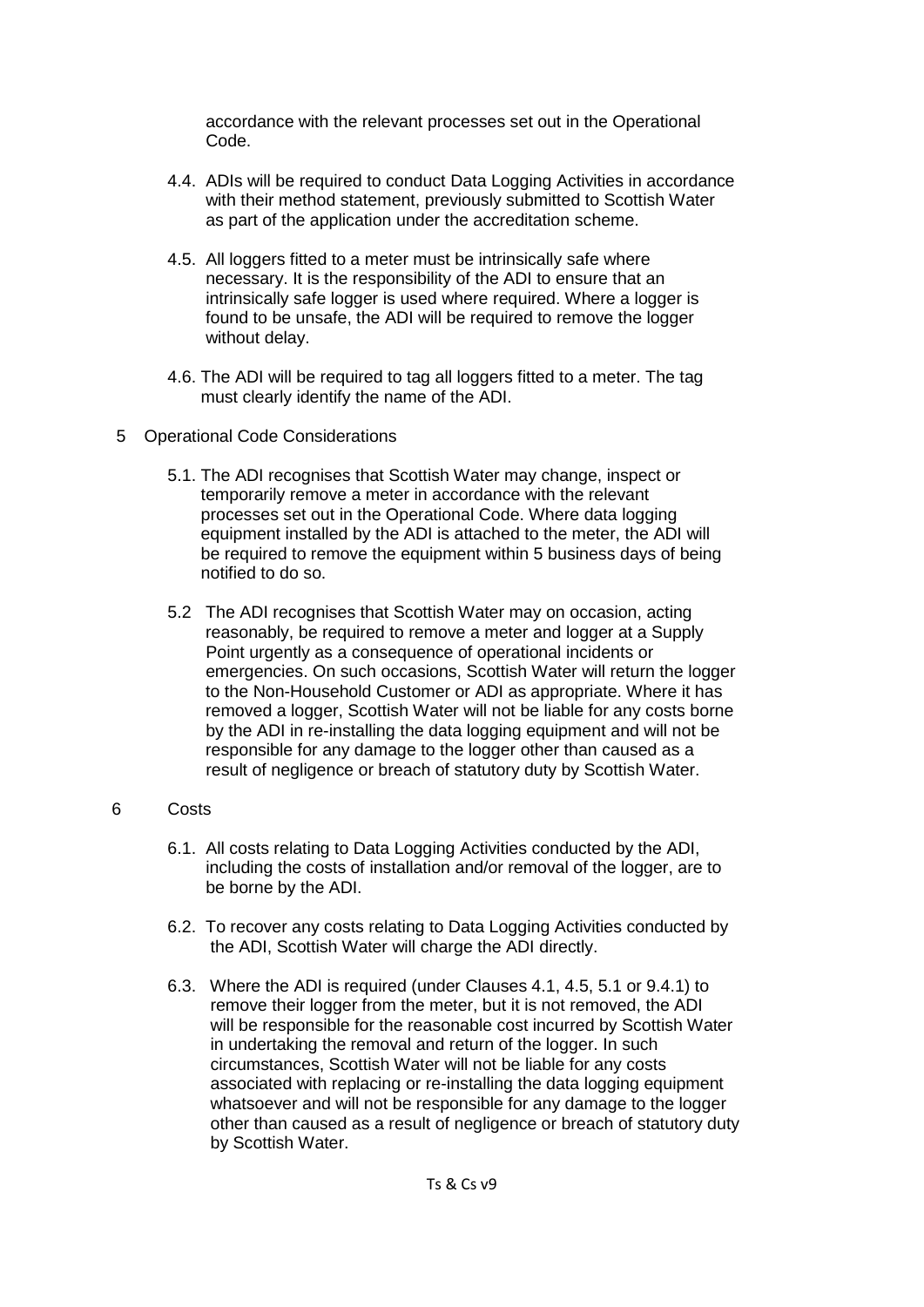- 6.4. Where Scottish Water has repaired or replaced a meter because of interference or damage caused by the ADI's Data Logging Activities, the ADI will be liable for the reasonable cost of repairing or replacing the meter.
- 6.5. Where Scottish Water either removes a logger under Clause 6.3 or repairs or replaces a meter under Clause 6.4, the hourly charges payable by the ADI will be the same as those that a Licensed Provider would be liable to pay for the meter repair or meter replacement on the standard basis under the published Wholesale Charges Scheme, in force from time to time.
- 6.6 Scottish Water shall submit an invoice to the ADI for all amounts payable under this Agreement, providing such documentation necessary to verify the amount payable. Payment of any amount due shall be made by the ADI to Scottish Water by a Clearing House Automatic Payments System transfer of funds to such bank in the United Kingdom as may from time to time be notified by Scottish Water to the ADI. Payment shall be made by the ADI no later than 10 business days from receipt of Scottish Water's invoice.
- 6.7. All amounts due under this Agreement shall be paid by the ADI to Scottish Water in full without any deduction or withholding, and the ADI shall not be entitled to claim set-off or to counterclaim against Scottish Water in relation to the payment of the whole or part of any such amount. Where the ADI wishes to dispute or question an item or part of an item in an invoice raised by Scottish Water, it may do so in good faith and on grounds which are not vexatious or frivolous.
- 7 Responsibilities of the ADI
	- 7.1. The ADI will indemnify Scottish Water against any liability to the ADI or any third party arising from the Data Logging Activities, or the use of the data, except to the extent such liability arises directly from a negligence or breach of statutory duty by Scottish Water.
	- 7.2. Where the ADI undertakes Data Logging Activities, the ADI is responsible for obtaining all associated consents, approvals, permits, authorisations or agreements, and giving all notices (including any consents, approvals, permits, authorisations, agreements or notices required under the New Roads and Street Works Act 1991 or the Transport (Scotland) Act 2005), as required.
	- 7.3. Where the ADI undertakes Data Logging Activities, the ADI is responsible for complying with all associated health and safety obligations, including the health and safety of its employees, its customers (where applicable), its customer's employees (where applicable), Scottish Water's employees and all other people who may be affected by its activities.
	- 7.4. The ADI must effect and maintain with a reputable insurance company a policy of insurance covering all matters which are the subject of indemnities under this Agreement including Public Liability insurance to a minimum sum of £5,000,000 in respect of any one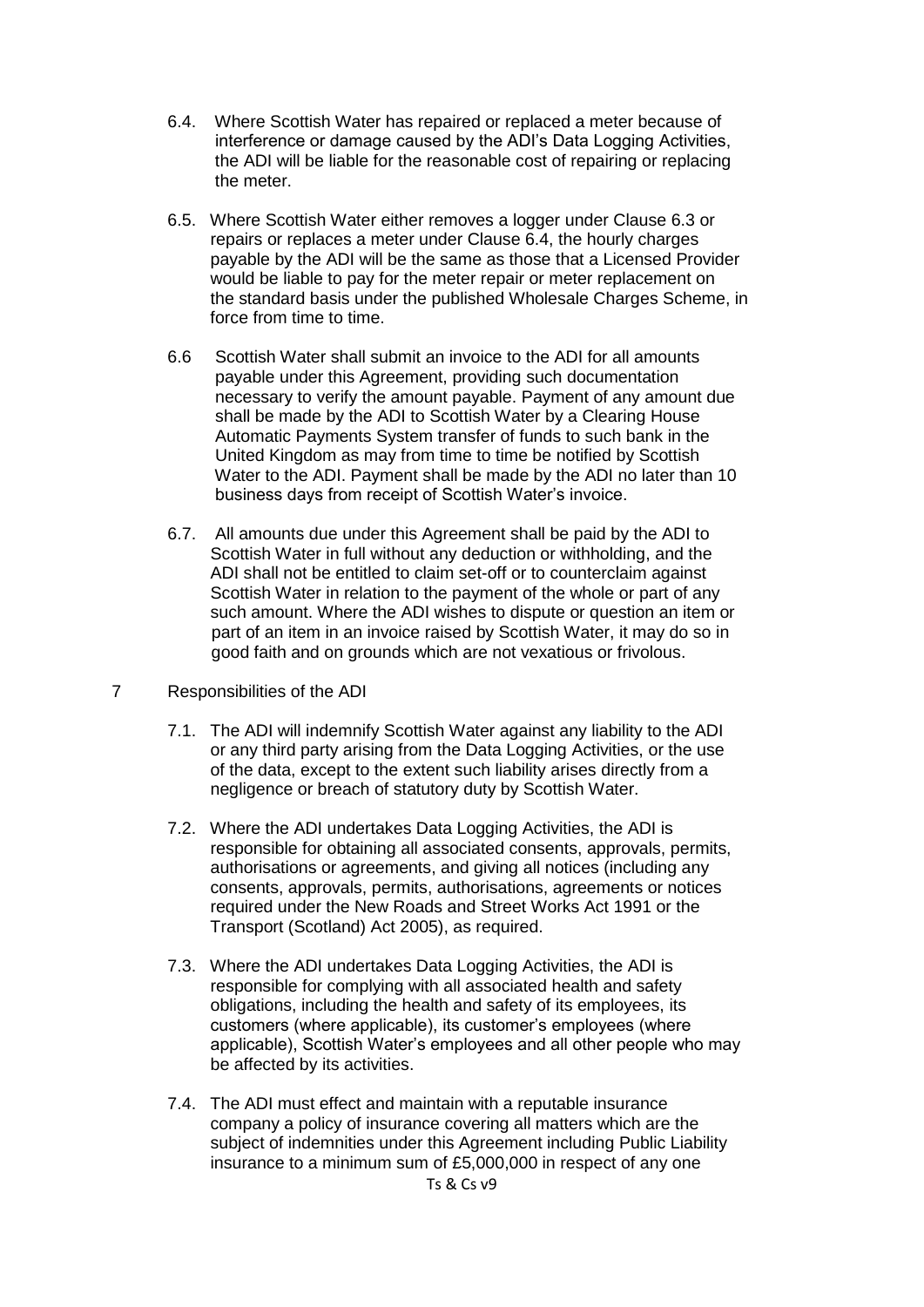incident and unlimited to the number of incidents. The ADIs total liability in connection with this agreement, other than in respect of personal injury or death, is limited to £5,000,000 per annum.

7.5. At the request of Scottish Water, the ADI shall produce the policies required under Clause 7.4 above, receipts or other evidence of payment of the latest premium due thereunder.

#### 8. Status and Amendment

- 8.1. These Terms and Conditions constitute the whole agreement between the parties and supersede all previous versions applied by Scottish Water.
- 8.2. An ADI seeking to continue carrying out Data Logging Activities from the date of issue of these Terms and Conditions will be required to reaffirm its agreement to this version by signing the Declaration in Clause 13 below and returning this document to Scottish Water at the address indicated.
- 8.3. Either Scottish Water or the ADI may seek to amend these Terms and Conditions at any time on giving 30 days' notice to the other party. However, any amendment to these Terms and Conditions shall only take effect with the written agreement of both parties.
- 8.4. These Terms and Conditions are personal to the parties and neither party shall assign, transfer, mortgage, charge, subcontract or deal in any other manner with any or all of its rights and obligations under these Terms and Conditions without the prior written consent of the other party (such consent not to be unreasonably withheld or delayed).
- 9. Termination
	- 9.1. Without prejudice to any rights that have accrued under this Agreement or any of its rights or remedies, the ADI may at any time terminate this Agreement with immediate effect by giving written notice to Scottish Water.
	- 9.2. Without prejudice to any rights that have accrued under this Agreement or any of its rights or remedies, Scottish Water may terminate this Agreement, acting reasonably at all times, with immediate effect by giving written notice to the other party if:
		- 9.2.1. the ADI fails to pay any amount due under this Agreement on the due date for payment and remains in default not less than 30 days after being notified in writing to make such payment; or
		- 9.2.2. the ADI commits a material breach of any material term of this Agreement (other than failure to pay any amounts due under this Agreement) and (if such breach is remediable) fails to remedy that breach within a period of 10 business days after being notified in writing to do so; or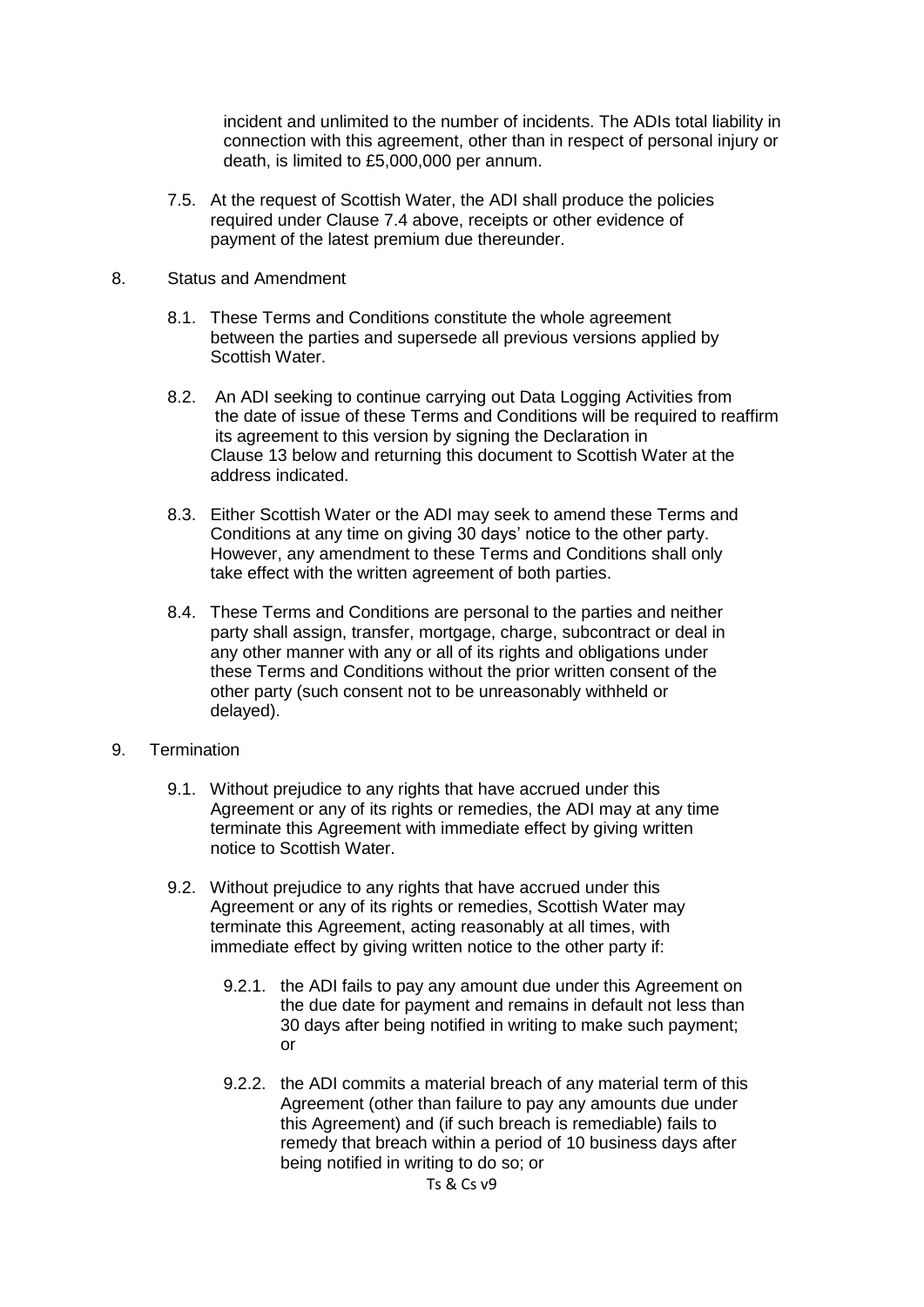- 9.2.3. the ADI suspends or ceases to carry on its business; or
- 9.2.4. the accreditation of the ADI has been suspended, has lapsed or has been revoked by Scottish Water, acting reasonably at all times.
- 9.3. The parties acknowledge and agree that any breach of clauses 2, 3, 4.1, 4.2, 4.4, 4.5 and 7 shall constitute a material breach of a material term for the purposes of clause 9.2.2.
- 9.4. On termination of this Agreement for any reason, the ADI shall as soon as reasonably practicable:
	- 9.4.1. remove all loggers from Scottish Water's meters; and
	- 9.4.2. notify Scottish Water that the loggers have been removed by submitting Datalogger Notification Form to Scottish Water. Scottish Water must be in receipt of the Form within 2 business days of the completion of the removal works. Scottish Water, will in turn, update the central systems at the CMA to reflect the removal.
- 10. Dispute Resolution
	- 10.1. Introduction
		- 10.1.1 Subject to any contrary provision, if any disagreement between the ADI and Scottish Water concerning this Agreement (a "Dispute") shall arise between the parties, such Dispute shall be resolved only in accordance with this Clause
		- 10.1.2 A party involved in a Dispute is referred to as a "Disputing Party".
- 10.2. Negotiation and Escalation
	- 10.2.1 The Disputing Parties shall, within 10 business days of a written request by one of the Disputing Parties to the other, meet and negotiate in good faith and shall use their respective reasonable endeavours to resolve such Dispute.
	- 10.2.2 If the Dispute or any part of the Dispute cannot be resolved within 10 business days of the Dispute being referred in accordance with Clause 10.2.1 above, then either Disputing Party may require that the Dispute be referred to an Expert for determination in accordance with Clause 10.3.
- 10.3 Appointment of the Expert for Determination
	- Ts & Cs v9 10.3.1 A Disputing Party wishing to refer a Dispute to an Expert for determination under Clause 10.2.2 shall provide the other Disputing Party with: (i) notice of its intention to refer the Dispute to an Expert and (ii) notice of a proposed Expert. The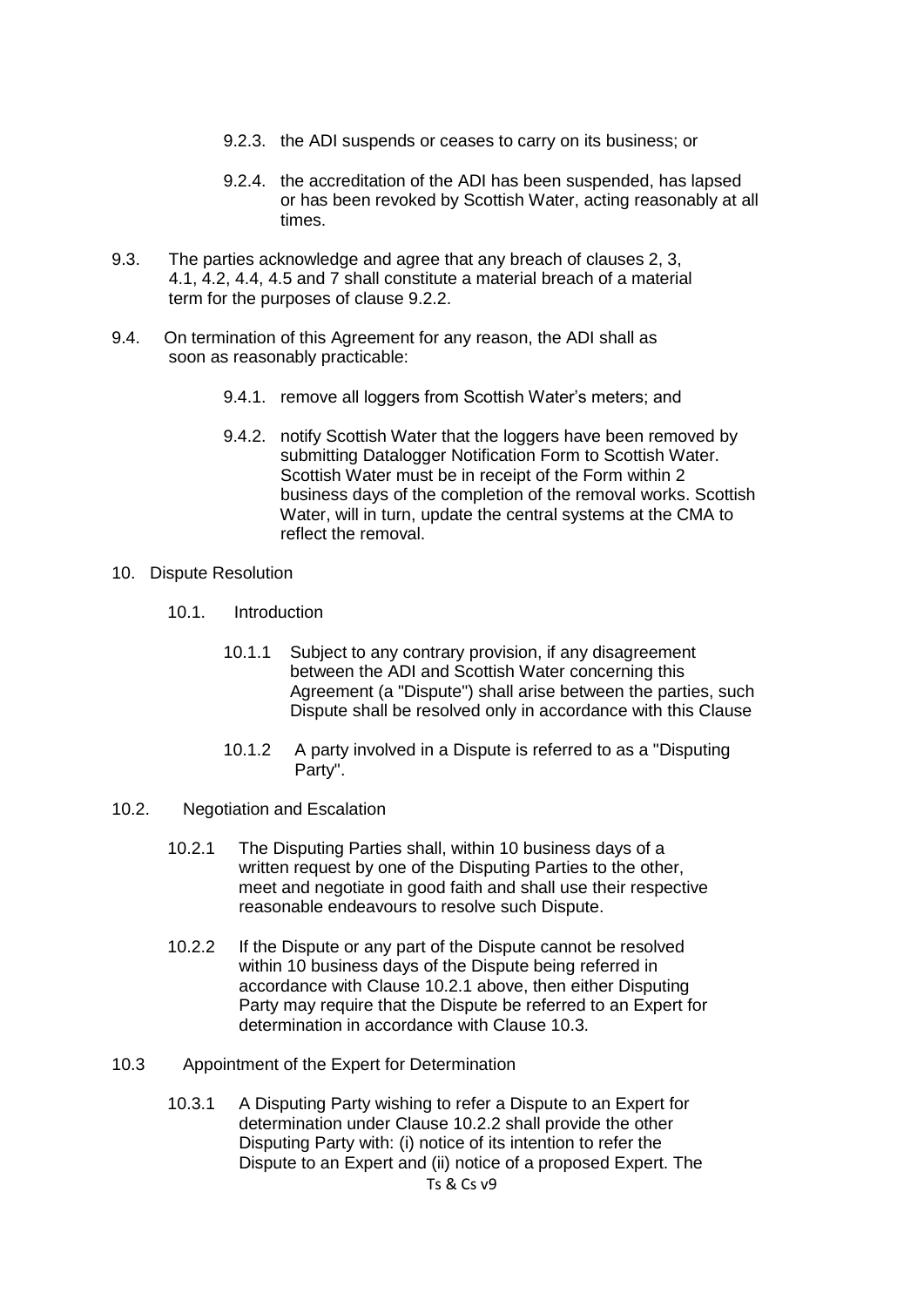Disputing Parties shall endeavour within 5 business days of such notice to agree upon the selection of an Expert and may meet for this purpose.

- 10.3.2 On selection of a suitable Expert under Clause 10.3.1, the Disputing Party which instigated the referral shall forthwith provide the Expert with an "Expert Notification".
- 10.3.3 An Expert Notification shall include the following:
	- (a) the names of the Disputing Parties and a summary of the Dispute (the terms of such summary to be agreed by the Disputing Parties); and
	- (b) a request that the Expert confirm within 5 business days whether or not he is willing and able to accept the appointment;
	- (c) a request for certification of the Expert's scale of fees and expenses; and
	- (d) a statement that the Expert's fees and expenses will be paid as provided in Clause 10.6.1; and
	- (e) a statement that the information disclosed in the Expert Notification (and any information subsequently disclosed to the Expert relating to the Dispute) is confidential and that it should not be disclosed, copied or revealed whether the appointment is accepted or not; and
	- (f) a copy of this Clause 10.3 and a request for confirmation that the Expert is able and willing to act in accordance with the procedure set out herein; and
	- (g) a request for confirmation that the Expert does not hold any interest or duty which would or potentially would conflict with the performance of his duties under his contract with the Disputing Parties, and that he will inform the Disputing Parties immediately in the event of any such conflict arising.

#### 10.4 Determination by the Expert

- 10.4.1 Where a Dispute has been referred to an Expert by a Disputing Party, the Disputing Parties shall promptly provide to the Expert all information reasonably requested by such Expert relating to the Dispute.
- 10.4.2 The Expert shall be required by the Disputing Parties to use all reasonable endeavours to render his determination, with full reasons, within 25 business days following his receipt of the information requested, or if this is not possible as soon thereafter as may be reasonably practicable, and the Disputing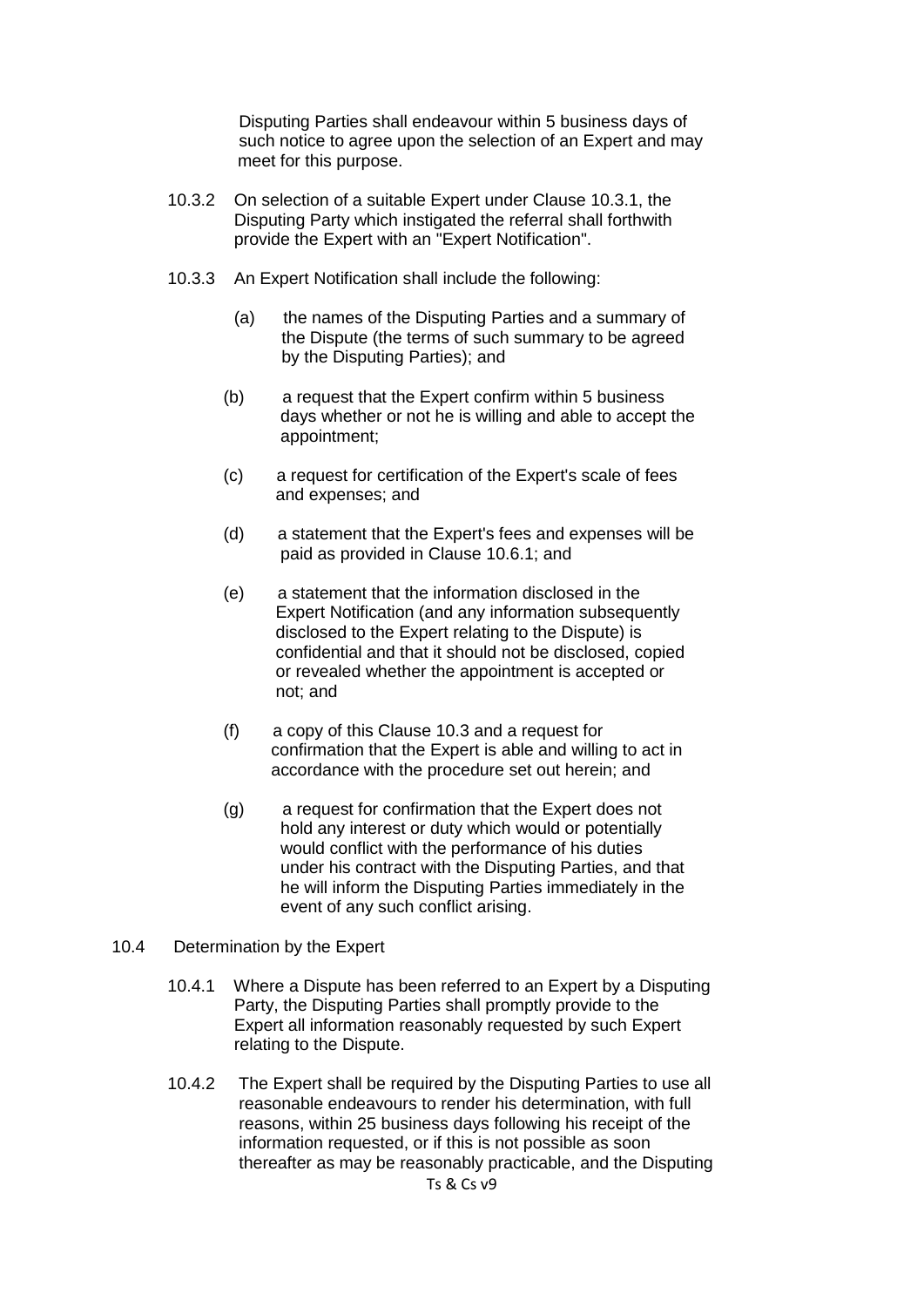Parties shall co-operate fully with the Expert to achieve this objective.

- 10.4.3 The Expert shall determine any Dispute referred to him as an Expert and not as an arbiter or mediator.
- 10.5 Effect of Expert Determination
	- 10.5.1 The determination of the Expert shall be final and binding upon the Disputing Parties.
	- 10.5.2 No Disputing Party shall commence proceedings in respect of or refer to any court any finding by the Expert, whether made at any time after his appointment or in his determination, as to the Dispute or the construction of or otherwise in respect of this Agreement.
	- 10.6 Costs
		- 10.61 The Expert shall provide the Disputing Parties with a breakdown of:
			- (a) his/her fees; and
			- (b) his/her reasonable expenses, including without limitation to the generality of the foregoing, the fees of and reasonable expenses incurred by any technical or professional advisers.
		- 10.6.2 The Disputing Parties shall share equally the fees and expenses of the Expert unless the Expert directs that they should be borne by the Disputing Parties in some other proportion. In the event that the Expert determines that one of the Disputing Parties ("Party A") is liable to pay a sum to another of the parties of the Disputing Parties ("Party B"), including, but not limited to, fees and expenses, Party A will, subject to whatever the Expert's determination may state, pay to Party B an amount equal to such sum together with interest thereon from such date as the Expert's determination may specify. Such interest will accrue from day to day at the rate of 4% over the published base-lending rate from time to time of the Bank of Scotland.
- 11 Freedom of Information
	- 11.1 The ADI acknowledges that Scottish Water is subject to the requirements of the Freedom of Information (Scotland) Act 2002 ('the Act') and that Scottish Water may, acting in accordance with guidance or codes of practice issued by Scottish Ministers or the Scottish Information Commissioner, be obliged under the Act to disclose information relating to this Agreement. In the event that Scottish Water is required to provide information as a result of a request made to it under the Act, it shall adhere to the requirements of such legislation in disclosing information.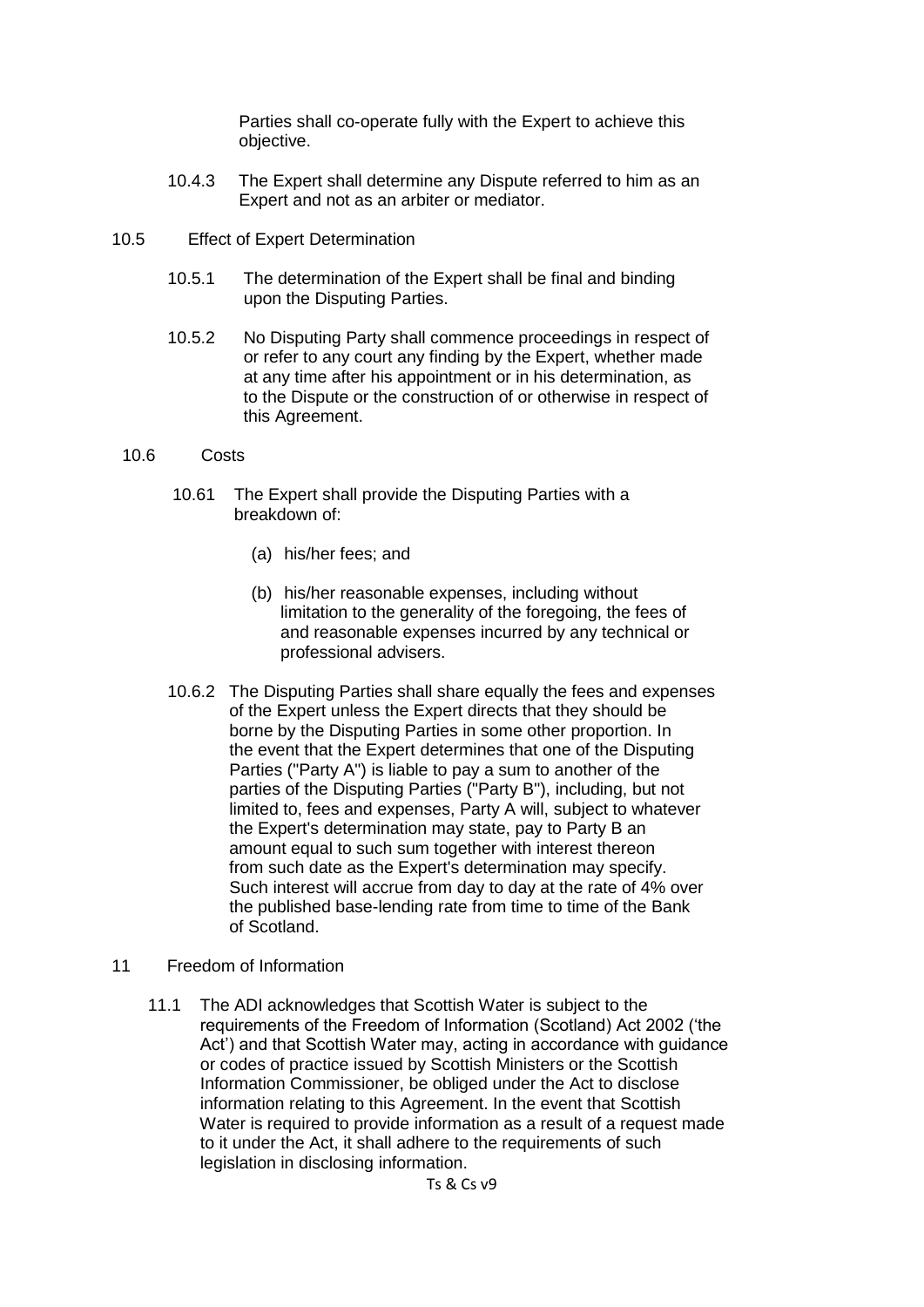11.2 On receipt of a request for the release of information Scottish Water shall advise the ADI of this request and consult with the ADI and take their representations into account before making such information available. However, only such representations that are made in sufficient time to allow Scottish Water to respond to such a request for the release of information within the time limits specified in the legislation will be considered. The decision of Scottish Water as to whether to release that information shall be final.

#### 12 Notices

12.1 The ADI will provide Scottish Water with the contact details required under Clause 14 below, to allow the delivery of any formal notices raised under this Agreement from time to time.

 All formal notices raised by the ADI under this Agreement should be sent to: Corp. Secretary and Head of Legal, Scottish Water, Castle House, 6 Castle Drive, Carnegie Campus, Dunfermline, KY11 8GG and copied to: Head of Metering, Scottish Water, The Bridge, 6 Buchanan Gate Business Park, Cumbernauld Road, Stepps, Glasgow G33 6FB or such other addresses specified by Scottish Water from time to time.

12.2 All notices shall be given by letter delivered by hand, and any notice given by post shall be sent by first class recorded delivery.

### **13 Declaration**

## **We, the ADI, agree to the foregoing Terms and Conditions:**

| 14 ADI's Contact details: |
|---------------------------|
|                           |
|                           |
|                           |
|                           |
|                           |
| $\tau$ and $\alpha$       |

Ts & Cs v9